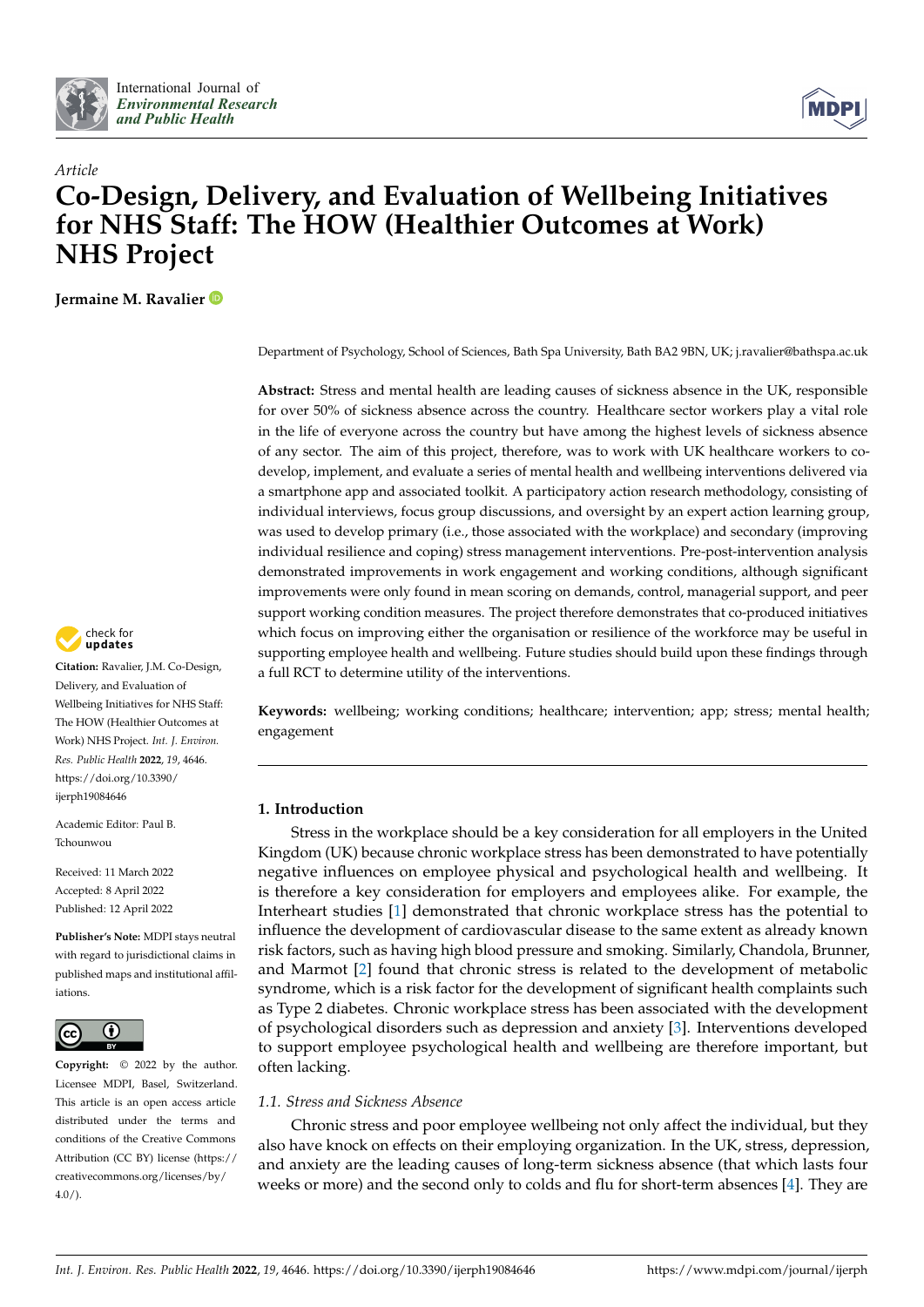therefore responsible for close to 18 million working days lost in the country, accounting for over half of all work-related ill-health cases [\[5\]](#page-13-2). This project therefore seeks to co-develop, disseminate, and evaluate a series of stress and wellbeing interventions for healthcare workers in the UK.

This paper will work within the framework of the job demands-resources (JDR) model of workplace stress to co-design, disseminate, and evaluate of series of mental health and wellbeing interventions for healthcare workers in the UK. There have been a number of workplace stress and wellbeing theories proposed [\[6\]](#page-13-3). The JDR suggests that the conditions under which employees work can be classified as demands, which add to the experience of stress, and resources, which buffer against these demand experiences. Demands add to the physical or psychological load and may include examples such as qualitative and quantitative workload. Resources, on the other hand, detract against the impact of these demands, and may include support (e.g., organisational or peer) and developmental opportunities [\[7\]](#page-13-4). Should demands outweigh available resources, then individual and organisational outcomes for sickness absence [\[8\]](#page-13-5), job dissatisfaction, and burnout [\[9\]](#page-13-6) may occur.

#### *1.2. Working Conditions and Wellbeing*

In a bid to support organisations in dealing with stress in the workplace, in 2004 the UK HSE released a set of management standards. These management standards are a set of working conditions, or psychosocial hazards, which, if left in a chronically poor state, can lead to adverse individual and organisational outcomes (e.g., sickness absence [\[10\]](#page-13-7)). A review of the literature by the team who developed the management standards [\[10\]](#page-13-7) identified seven distinct hazards (demands, control, managerial support, peer support, relationships, role, and change), and an associated survey tool (the Management Standards Indicator Tool; MSIT) was also developed to measure these. Poor levels of these working conditions have been associated with increased presenteeism [\[11\]](#page-13-8), intentions to leave, and dissatisfaction [\[12\]](#page-13-9) in several public and private sector organisations and sectors [\[13\]](#page-13-10). The management standards approach was initially based around the job demands–control– support (JDCS) model of stress, which suggests that it is the interaction of three components of the working environment (high demands, low control, and poor peer support), known as the iso-strain hypothesis, which leads to stress and related outcomes in the workplace [\[14\]](#page-13-11).

Research is continually demonstrating the impact of poor working conditions on healthcare workers, their employing organisations, and ultimately on the care they provide to patients and service users. In the UK, health and social care workers have among the highest levels of stress and mental health sickness absence of any sector [\[5\]](#page-13-2). Indeed, these high levels of sickness absence are associated with high levels of qualitative [\[15\]](#page-13-12) and quantitative workload [\[16\]](#page-13-13), peer support, managerial support, and supervision [\[17\]](#page-13-14). among others [\[18\]](#page-13-15). Poor working conditions have also been shown to be related to poorer organisational outcomes such as job satisfaction, sickness presenteeism, and intentions to leave the role [\[12\]](#page-13-9).

West and Dawson [\[19\]](#page-13-16) demonstrated that clinical healthcare trusts in the UK which have positive levels of employee engagement had better patient morbidity and mortality outcomes, and better absenteeism and turnover rates among employees. Work engagement is defined as a positive work-related state which is characterised by vigour, dedication, and absorption [\[20\]](#page-13-17), with engaged employees performing over an extended period. Vigour relates to high energy levels while working. Dedication describes a sense of being strongly involved in work and a sense of enthusiasm and challenge. Finally, absorption is characterised by being fully concentrated and engrossed in work [\[20\]](#page-13-17). Within the healthcare profession, employee engagement can be affected by organisational factors such as advocacy, patient bed availability [\[21\]](#page-13-18), autonomy, employee wellbeing [\[22\]](#page-13-19), and leadership [\[23\]](#page-13-20). In turn, better levels of employee engagement have been shown to positively impact patient safety [\[24\]](#page-13-21), financial, and care outcomes [\[23\]](#page-13-20), amongst others.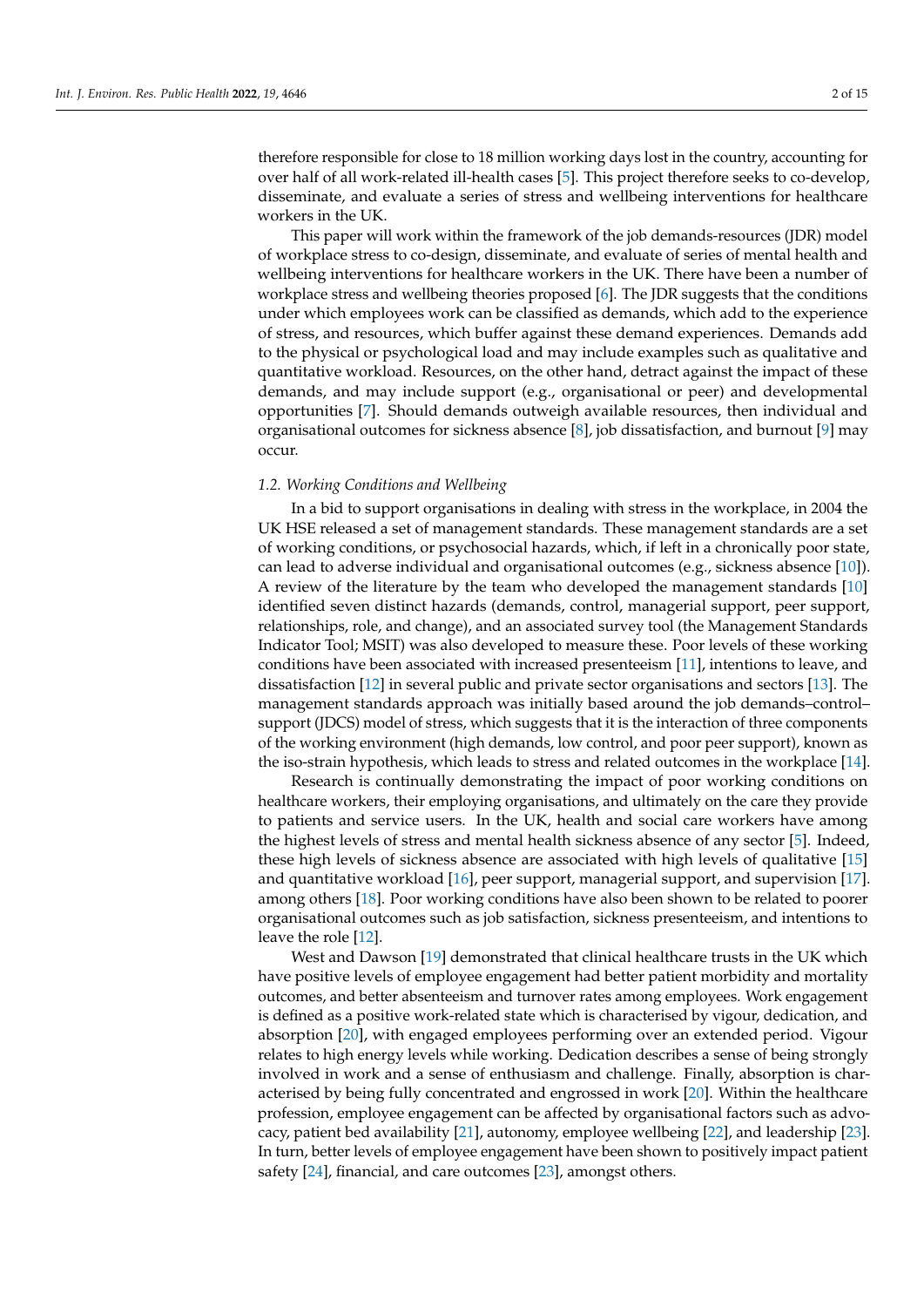#### *1.3. Psychological Health and Wellbeing Interventions*

Interventions designed to support and improve the stress and mental health of employees at work are often characterised as primary, secondary, and/or tertiary approaches [\[25\]](#page-13-22). Primary approaches include interventions, such as job redesign and changes to work practices, and seek to influence the experience of stress by improving upon working conditions to reduce the source of stressors. However, these interventions can be both costly and timeconsuming to implement and are therefore often overlooked. Secondary approaches aim to support employees to better cope with the stressors presented at work through greater coping and resilience. Examples may include cognitive behavioural therapy, mindfulness, and psychoeducation. These approaches are often utilised because they are quick to integrate and can be more cost-effective than primary approaches, but it is argued that they do not address the root cause of the issue. Tertiary approaches aim to support those who have already taken sickness absence to successfully return to work through approaches such as counselling and vocational rehabilitation. However, they do not provide support to employees who are at risk of sickness absence, nor address the root cause of this sickness [\[26\]](#page-13-23). A systematic review by Montano, Hoven, and Siegrist [\[27\]](#page-13-24) found that organisational-level interventions can be supportive of both individual wellbeing and organisational-level outcomes, and a meta-analysis by Carolan, Harris, and Cavanagh [\[28\]](#page-13-25) demonstrated that digital interventions can improve psychological wellbeing and organisational-level outcomes. However, both suggest that the quality of study published needs to be improved due to methodological weaknesses. This project aims to do just this: by working with healthcare workers, we will co-design, implement, and robustly evaluate a series of multilevel (i.e., those which aim to focus on more than one "type" of intervention, such as primary and secondary) digital psychological health and wellbeing interventions.

#### *1.4. Project Aims*

To sum, therefore, those working in UK healthcare have high levels of stress and mental health-related sickness absence, and the roles are replete with poor working conditions, leading to poorer psychological health and wellbeing and burnout, among other outcomes. The overall aim of this project was to work with healthcare staff in order to co-develop, implement, and evaluate a series of interventions to support and improve the working conditions, and psychological health and wellbeing, of workers. Secondarily, the aim is to investigate the influence of working conditions on psychological health and wellbeing of healthcare employees.

#### **2. Methods**

#### *2.1. Design*

This study undertook a pre-post methodology for the evaluation of a series of codesigned wellbeing interventions for NHS staff in two southwestern England employing trusts which employ approximately 6000 individuals. There are 217 NHS trusts in England and Wales, and they provide health and social care services to the general population. The individuals responsible for staff development and wellbeing in a number of southwest England NHS trusts were contacted by email by Ravalier to gauge interest, with four responding and forming the organisations participating within this project. During the co-design phases, though, two each of the trusts merged into two larger trusts. Ethical approval was gained from the Bath Spa University research ethics board; clearance code: JR181217.

Figure [1](#page-3-0) below outlines the stages of data collection and intervention rollout. Interventions were designed using a participatory action research (PAR) methodology. PAR methodologies ensure that beneficiaries of a series of interventions play at least some part in the development, dissemination, and evaluation of those interventions [\[29\]](#page-13-26), thus ensuring that mechanisms developed to support psychological health and wellbeing within this project were developed by NHS staff within participating organisations, and for themselves and their colleagues. Participants' own expertise within their working situation is therefore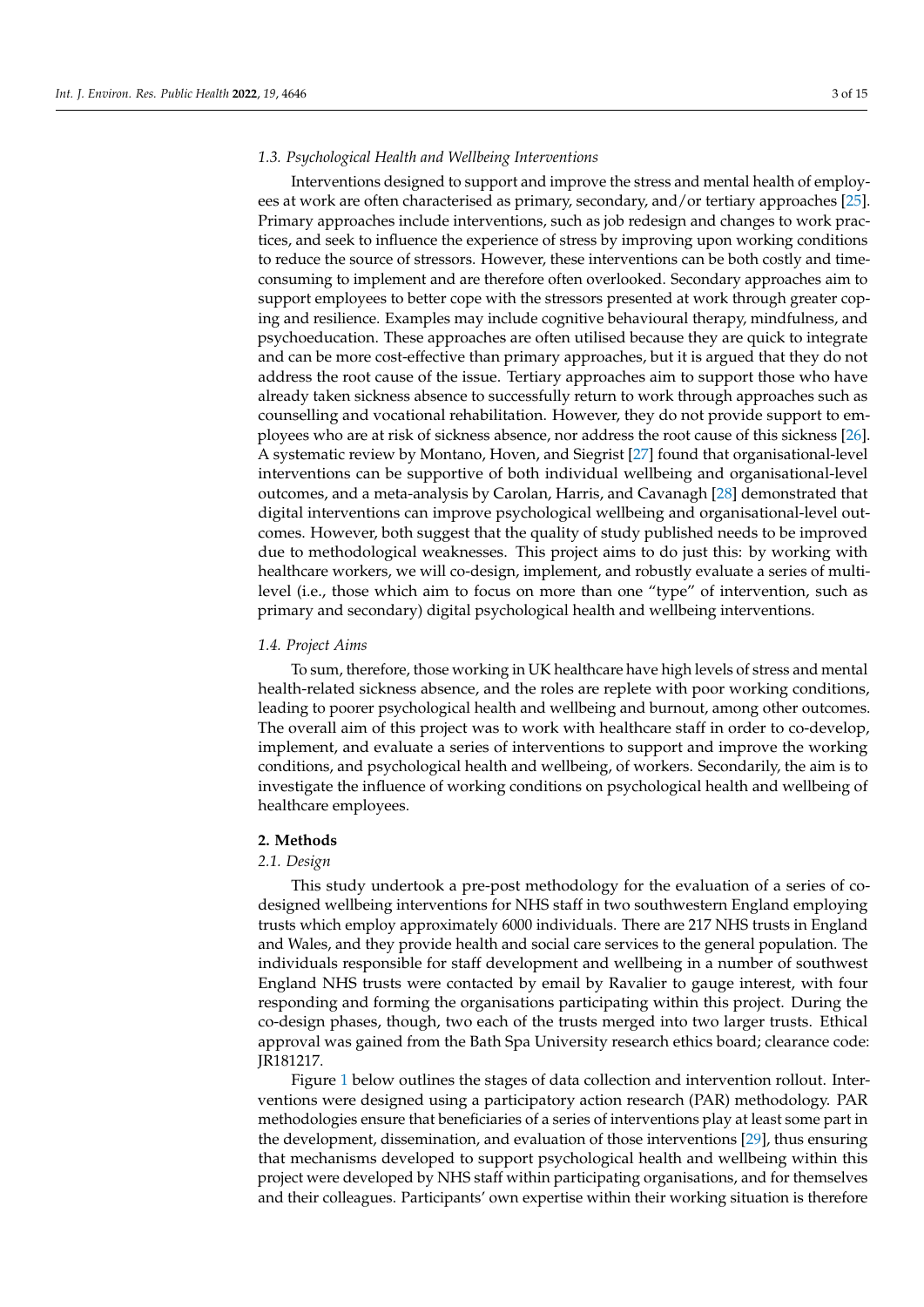<span id="page-3-0"></span>used to develop a series of psychological health and wellbeing interventions, focusing on primary organisational interventions and secondary psycho-educational sources of support. As such, the researcher did not determine the interventions to be developed—they were developed through working with employees—and thus they emerged through the PAR process (i.e., interviews and focus groups, and overseen by an action learning group (ALG).



**Figure 1.** Project methods, timeline, and post-intervention survey. **Figure 1.** Project methods, timeline, and post-intervention survey.

There were five separate but related sets of data collection, with an ALG meeting There were five separate but related sets of data collection, with an ALG meeting approximately every 3 months, and at the start of each phase of research, to provide con-approximately every 3 months, and at the start of each phase of research, to provide continuing input into the project. The PAR process began with a series of developmental tinuing input into the project. The PAR process began with a series of developmental semi-structured interviews, with the findings of these informing several focus group dis-semi-structured interviews, with the findings of these informing several focus group discussions (see below). Following this, developed interventions delivered via a smartphone cussions (see below). Following this, developed interventions delivered via a smartphone app and wellbeing toolkit were created, prior to being disseminated to all participating app and wellbeing toolkit were created, prior to being disseminated to all participating organisations for eight months (per NICE [30], guidelines). Evaluation consisted of pre-post-intervention surveys. For each stage of data collection (pre-post-surveys, interviews, and focus groups), respondents were invited to take part in the study by all-staff emails sent on behalf of the research team by senior management within their organisation. Any and all responses, questions, and queries were directed to the research team, and not senior management, in order to maintain anonymity and confidentiality. organisations for eight months (per NICE [\[30\]](#page-13-27), guidelines). Evaluation consisted of pre- and

#### *2.2. Materials*

#### *2.2. Materials*  2.2.1. Pre-Post-Intervention Surveys

All employees across the participating trusts were invited to complete the surveys via an all-staff email. The only inclusion criteria, therefore, were that they were employed<br> within one of the trusts. As above, a pre-post survey of working conditions, perceived within one of the trusts. stress, and psychological wellbeing was undertaken as part of the evaluation strategy.<br>Werking conditions were measured wing the 25 item version of the Management Standards. Indicator Tool (MSIT [\[23\]](#page-13-20)). The tool has been demonstrated to be sensitive for use in a number of frontline public sector roles, including the health service [\[31\]](#page-14-0), police [\[11\]](#page-13-8), social work [\[12\]](#page-13-9), and teachers [\[32\]](#page-14-1). The MSIT measures seven areas of the workplace (demands, control, managerial support, peer support, relationships, role, and change communication) which, if left in a chronically poor state over an extended period of time, may have negative impacts on psychological and/or physiological health of employees. Respondents answer on a 1–5 Likert scale, and psychometric analysis demonstrated validity, reliability, and fit of model as being as acceptable as the originally developed 35-item version, with the added Working conditions were measured using the 25-item version of the Management Standards advantage of being quicker to complete [\[13\]](#page-13-10).

Psychological health was measured firstly using the 14-item Warwick–Edinburgh Mental Wellbeing Scale (WEMWBS [\[33\]](#page-14-2)) which uses 14 positively-phrased questions, answered on a five-point Likert scale, and asks about experiences over the past two weeks. The measure has been shown as preferential for use with health service personnel populations [\[34\]](#page-14-3), and has been shown to have strong reliability and validity in a range of populations [\[35\]](#page-14-4). Lastly, the WEMWBS is sensitive to change at both group and individual levels [\[36\]](#page-14-5).

Secondly, the four-item Perceived Stress Scale (PSS-4) was used to measure levels of perceived stress within the population. The PSS-4 assesses the frequency of stressful situations over the past month and is assessed via a four-item Likert scale. Again, psychometric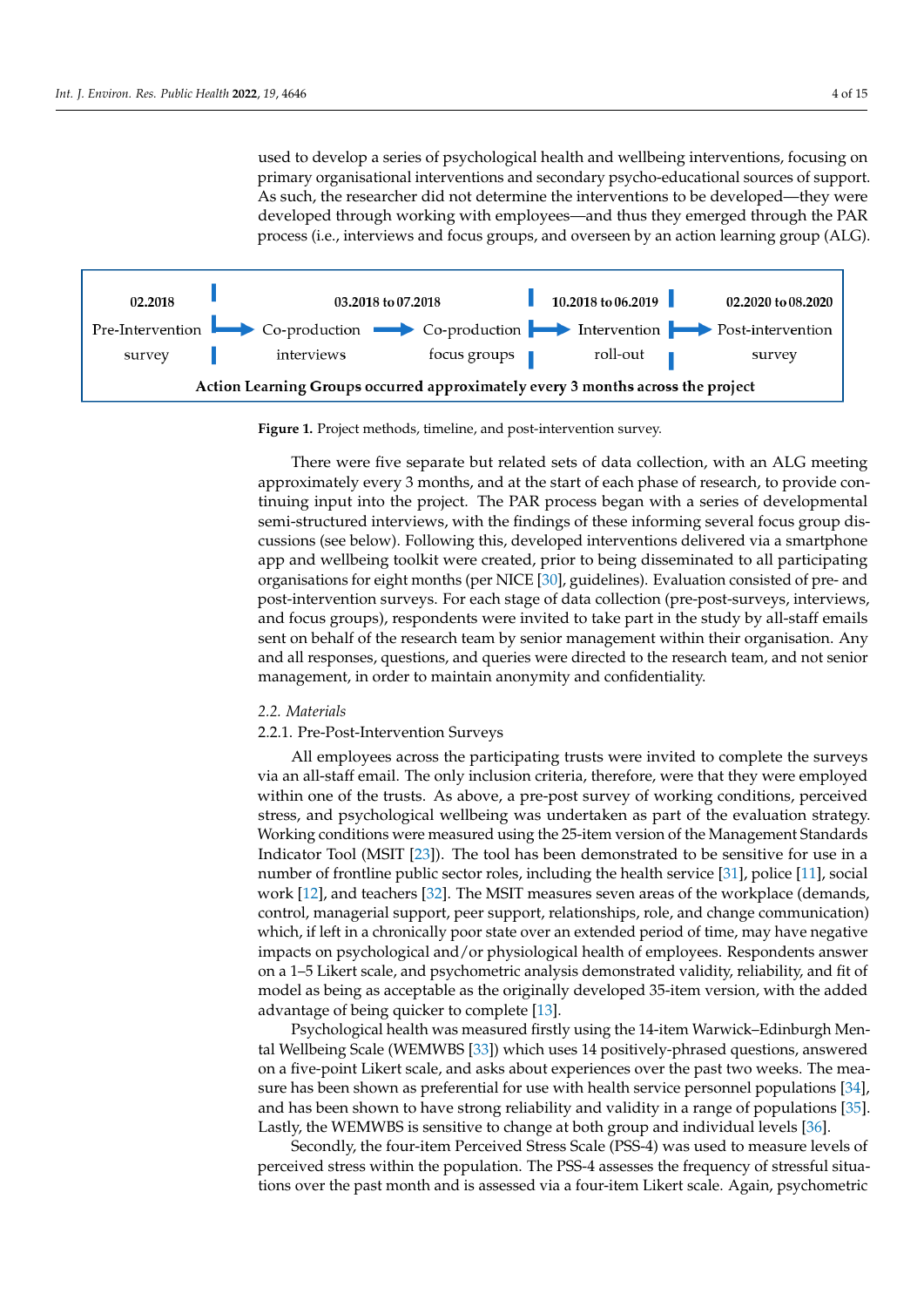properties have proven to be sound [\[37\]](#page-14-6). The MSIT, WEMWBS, and PSS-4 have each been shown to have utility when used together within one survey [\[12\]](#page-13-9).

Three further measures of organisationally focused outcomes were also utilised in the project. Work engagement was measured using the nine-item version of the Utrecht Work Engagement Scale (UWES [\[9\]](#page-13-6)). The UWES measures three components of work engagement: vigour, dedication, and absorption, with the nine-item version of the measure inherently valid and reliable, with good longitudinal reliability [\[38\]](#page-14-7). Responses are given on a seven-point Likert scale from 0 (never) to 6 (always), determining the frequency of work-based feelings. Job satisfaction and presenteeism were measured using two singleitem global tools, which are argued to be as reliable as multi-item measures with the added advantage of being quick to administer and complete [\[39\]](#page-14-8). The job satisfaction measure asked, "Taking everything into consideration, how do you feel about your job as a whole?", with responses on a five-point Likert scale [\[39\]](#page-14-8). Presenteeism was measured on a fourpoint Likert scale via the question "As far as you can recall, has it happened over the previous 12 months that you have gone to work despite feeling that you should really have taken sick leave due to your state of health?" [\[40\]](#page-14-9). Finally, demographic questions asked were age, gender, whether the individual identified as having a disability, ethnicity, and hour disparity. Hour disparity demonstrates a difference between the number of hours contracted to and the number of hours typically worked in a given week. In order to ensure anonymity and GDPR compliance, no data were collected through or about use of the app.

#### 2.2.2. Participatory Action Research (PAR) Methodology

In order to develop the interventions associated with this project, the PAR process consisted of a series of semi-structured interviews, followed by a number of focus group discussions, and the regular input of an ALG approximately every three months across the project, as well as ad hoc meetings at the end of each phase of research. Twenty individual semi-structured interviews were therefore undertaken with healthcare workers employed within the participating trusts. The interview schedule sought to determine the sources of organisational stressor associated with their work, role, and employing organisation, resources available to cope with these stressors, and interventions/changes which needed to be made in order to overcome these stressors by reflecting upon their ideal support, and support that they had seen, experienced, or heard about in other organisations (see [\[18\]](#page-13-15)). Interviewees were recruited through an all-staff email sent by senior management in each trust and conducted on a sequential basis. Iterative rounds of data collection and analysis continued through to saturation point across all participating organisations [\[41\]](#page-14-10). No job roles were excluded from interviews, which lasted on average 45 min each and occurred between February and May 2018, and all were undertaken by Ravalier over the telephone and digitally recorded. Written consent was taken at least 48 h prior to interviews, as well as verbal consent at the beginning of interviews, and participants were debriefed at the end.

Following completion of interviews, four mixed focus groups of employees from various job roles and levels of seniority were undertaken. Lasting approximately 90 min each, participants were again recruited via all-staff emails designed by the project team and sent by senior management. Similar to Ravalier et al. [\[31\]](#page-14-0), the aim of these focus groups was to elaborate upon, further develop, and ensure the feasibility of the suggested interventions from the individual interviews. Due to the potential geographic distances and differing shift patterns between participants, focus groups were run virtually using the "Go to Meeting" platform. Focus groups began with the researcher setting the ethical ground rules for the interview, and each meaningful intervention from individual interviews were discussed. Emergent points were listed on the virtual whiteboard and revisited at the end of the focus group to ensure member-checking of suggested interventions and approaches. Consent was gained in the same method as the individual interviews.

ALGs were held approximately every three months, and at the end of each project stage. This group consisted of 13 key stakeholders taken from across each organisation, with members including senior management, staff, and union representatives. The three-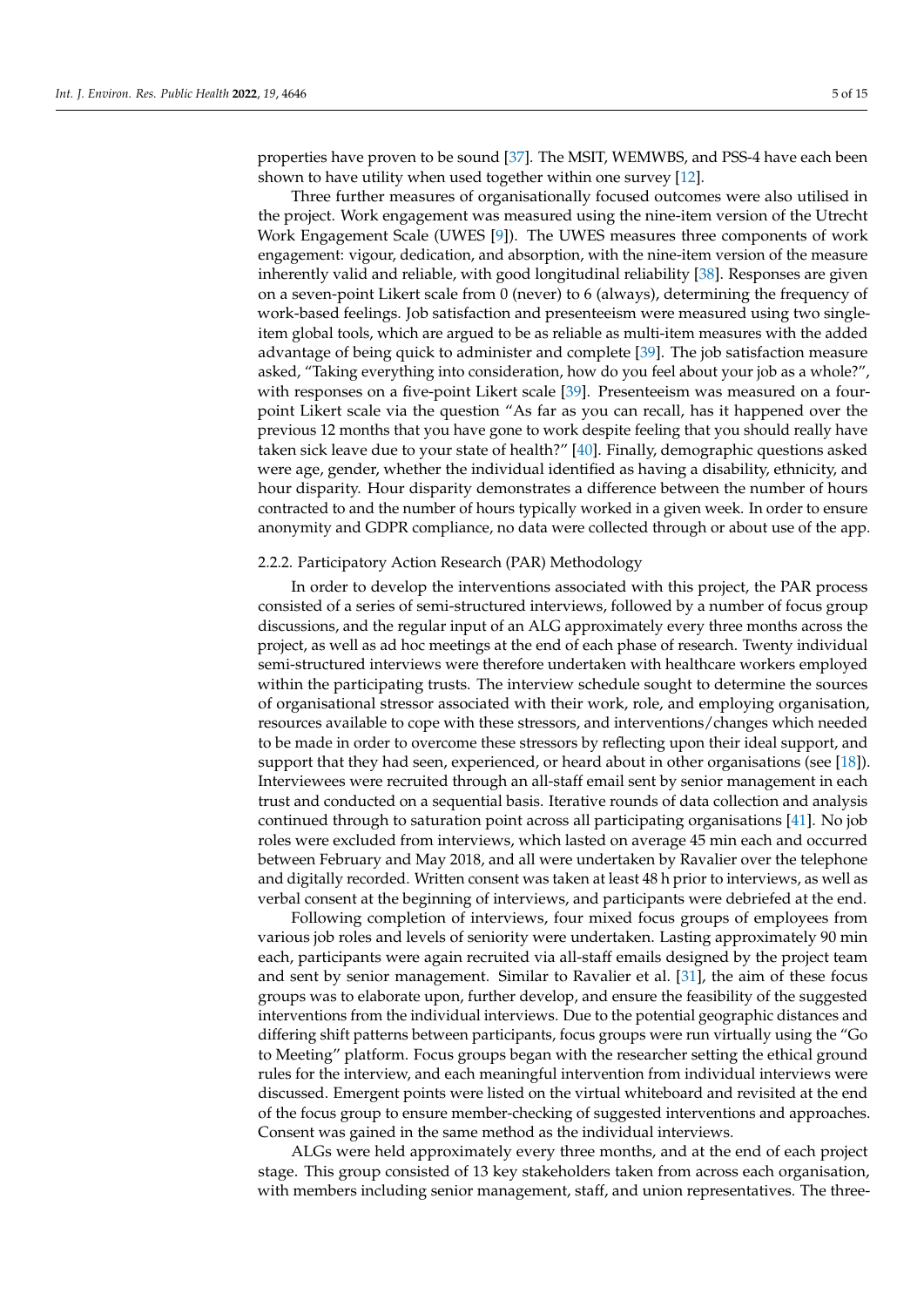monthly meetings were undertaken to allow for the group to provide feedback, shape and guide the progress of the project. Meetings held at the end of each phase of research subsequently allowed input into the findings of the previous stage as well as the aims/approaches taken in the following stage. No participants were paid for their contribution to the ALG, but senior management in each trust agreed that they would be able to be run during working hours with no expectation of having to work extra hours to make up for work missed. ALGs were undertaken in person, but at different locations in order to ensure that as many people as possible could make the physical meetings. ALGs also helped to design the physical "look and feel" of interventions, and intervention delivery method.

Interventions were disseminated through a series of approaches. Firstly, all-staff emails were developed by the research team and ALG groups. Furthermore, a set of three events lasting four hours each (broken into shorter 30 min sections) provided information to potential users on how to download and use the app/toolkit and interventions, with food and drinks provided. Invitations (and information about the project) were shared via all-staff emails, specifically developed newsletters, meetings with senior and middle management (who then shared information), and attendance/presentations at staff meetings.

#### *2.3. Analytical Method*

## 2.3.1. Quantitative Analysis

Descriptive statistics (means, standard deviations, frequencies where appropriate) were first calculated for all measures (see Table [1\)](#page-5-0). Subsequently, independent samples *t*-tests were undertaken to investigate differences in all measures pre- and post-intervention, and multiple linear regression analyses were conducted on post-intervention data to investigate the influence of working conditions, job satisfaction, and presenteeism on WEMEBS, PSS-4, and UWES outcome measures. All quantitative analyses were conducted using Jamovi (available at [www.jamovi.org;](www.jamovi.org) accessed on 1 February 2022), with statistical significance set at <0.05. Evaluation occurred approximately 7 to 8 months after intervention roll out across all organisations. Evaluation consisted of pre- and post-evaluation all-staff surveys at a group (mean) level.

<span id="page-5-0"></span>**Table 1.** Participant demographics pre- and post-intervention.

|                      | Age (Mean, SD) | Gender (%) |        | Disability $(\%)$ |     | Ethnicity (%)        | <b>Hour Disparity</b> |
|----------------------|----------------|------------|--------|-------------------|-----|----------------------|-----------------------|
|                      |                | Male       | Female | Yes               | No  | <b>White British</b> | (Mean, SD)            |
| Time 1 ( $n = 786$ ) | 45.4 (11.1)    | 14%        | 85%    | $6\%$             | 94% | 91%                  | 3.49(5.24)            |
| Time 2 ( $n = 129$ ) | 44.9 (12.9)    | 8%         | 92%    | 14%               | 86% | 96%                  | 1.89(4.21)            |

# 2.3.2. Qualitative Analysis

Both sets of semi-structured interviews were analysed using a data-driven thematic analysis approach [\[42\]](#page-14-11) which seeks to draw general themes from data such as semistructured interviews, and thus allowing the identification, analysis, description, and reporting of these themes. We undertook the six-step approach by Braun and Clarke [\[42\]](#page-14-11), following transcription by a GDPR-approved external organisation and anonymisation by the lead researcher. Focus groups were self-analysed and member-checked per the above.

#### **3. Results**

# *3.1. PAR Intervention Development: Semi-Structured Interviews*

The aim of these semi-structured interviews was to determine what intervention strategies colleagues from within the participating organisations feel would support their wellbeing, either by changing the work environment or providing greater support. The interview schedule therefore opened with questions about respondents' job and organisation (as a form of rapport builder), about the current stressors, wellbeing initiatives offered within the organisation and how these can be improved, whether they had experienced or heard about initiatives in other organisations that would be supportive in their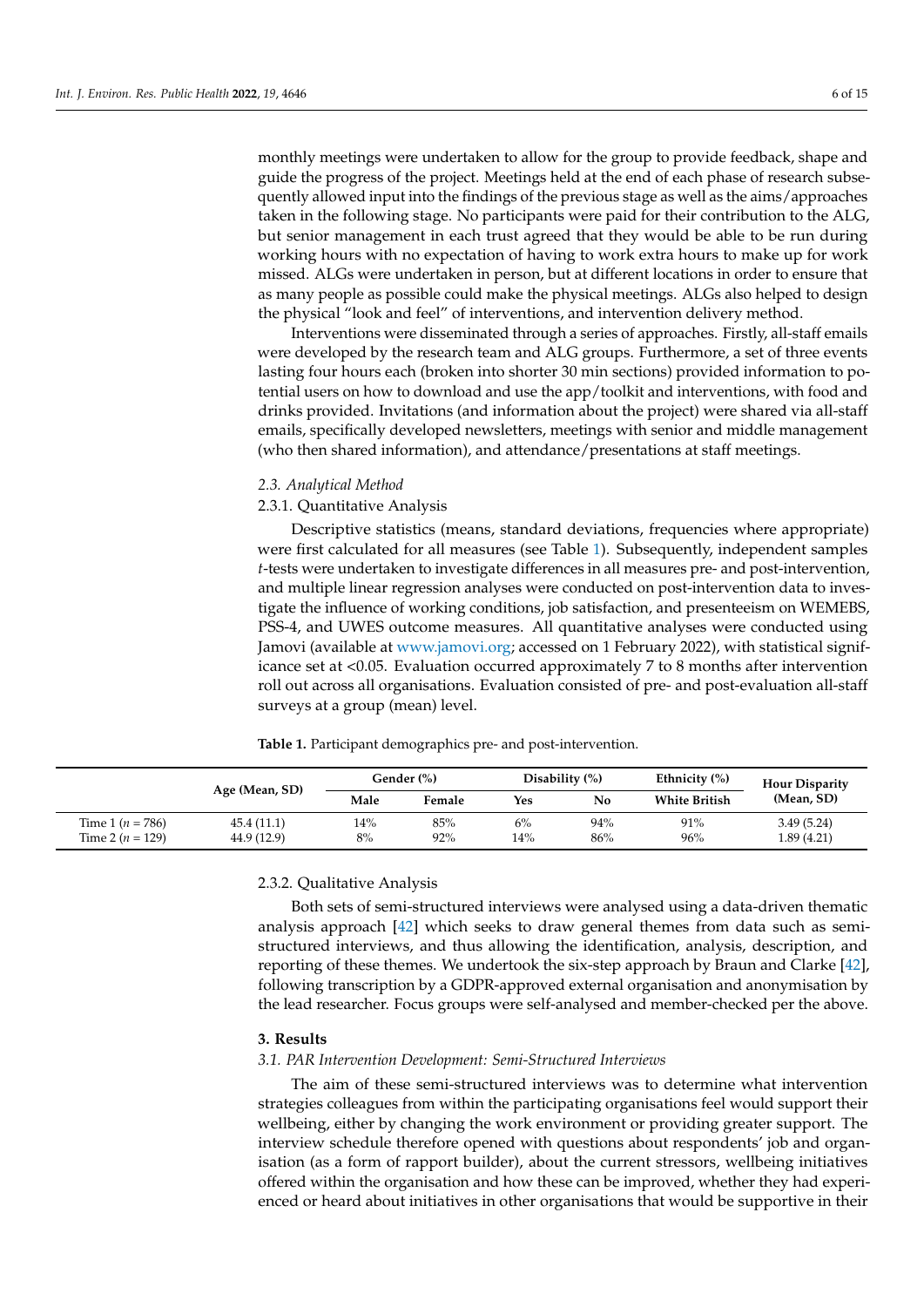current role/organisation, and what other initiatives and interventions they would like to see within their organisation to support staff wellbeing. These twenty interviews were analysed thematically, focusing on suggested interventions, with interviewing continuing through to saturation.

#### 3.1.1. Primary Interventions

Work Practices and Approaches (Peer Support)

The most frequently and passionately discussed approach to supporting and improving work practises focused upon formalising and diversifying support that individuals received from their colleagues. Every respondent suggested that they received excellent support from the peers around them, and that this support could be broadened to more clearly support their psychological wellbeing at work. This includes peer support programmes which meant that individuals received support from those within their department, as well as formalising support mechanisms between departments to support the learning of individual employees and the department.

*"When there are intrinsic links between teams, maybe there could be an individual within each team who almost takes a little bit of responsibility for spreading some of those messages."* (Interviewee 7, non-clinical).

*"I think it (formalised peer support) would help because it would give someone the opportunity to talk to someone who's not in the situation who can give a balanced and outside view."* (Interviewee 10, clinical).

#### Bottom-Up Communication

Communication, both bottom up and top down, was often discussed as a source of difficulty by respondents. Bottom-up communication was discussed as a lack of opportunity to inform organisational, departmental, and even individual roles. In particular, respondents suggested that they had previously attempted to provide organisational or departmental methods for improvement to senior management, but these were often overlooked and ignored. Alternatively, where suggestions for change could be seen as being critical of the organisation, participants suggested that they had no confidential method of feeding constructive feedback to senior management. Therefore, interviewees described wanting a communication methodology that was anonymous (if necessary) while also ensuring that at least some communication was at least acknowledged.

*"And if you try to pass anything back up the chain, it disappears into the ether then when it gets beyond this wall."* (Interviewee 1, non-clinical).

*"Well, if you emailed, you do email with your own personal mail so that wouldn't be confidential."* (Interviewee 3, clinical).

*"Going through and sending forward best practice ideas up through team managers, up into the clinical governance meetings. Even sending things into the newsletter about feeding up all that information and having at least some of that, erm, that responded to would be helpful."* (Interviewee 8, clinical).

#### Top-Down Communication

Top-down communication (i.e., that from management to staff), particularly with respect to employee wellbeing, was similarly discussed as an issue. Across the different trusts, employees worked out of a spread of geographical locations (i.e., while some would be based in a hospital within the county, others would be based within an administrative building which was some distance away). This meant that respondents suggested they did not know whether they were allowed to attend activities that were happening at different locations, unsure as to who was running events and how to contact them, unsure where to look for information, and many described the invitations to events as being quite lastminute. Furthermore, others wanted more specific methods of communication to different directorates and departments, rather than organisation-wide news and briefs.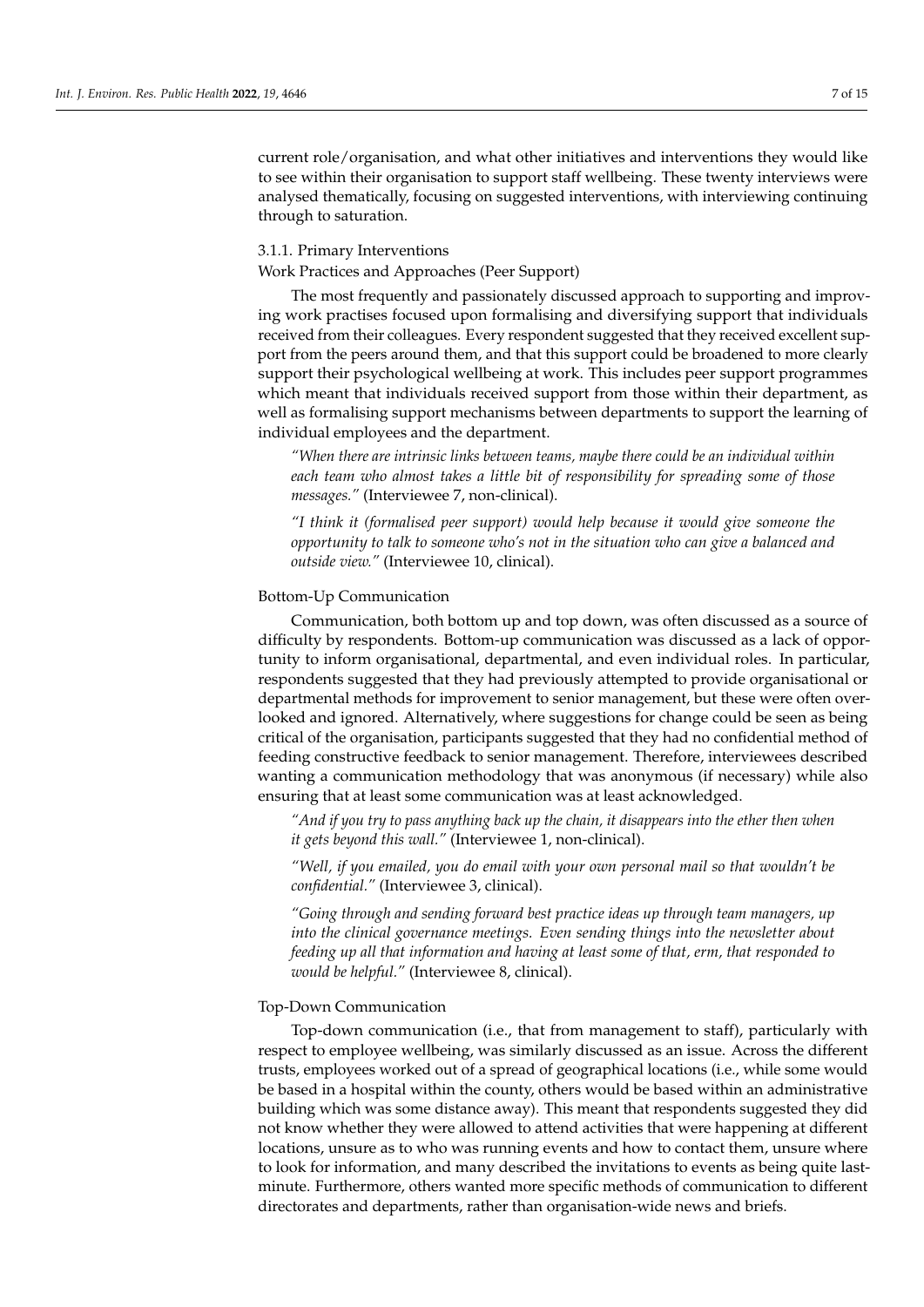*"Things that come from about our level, it's like there's a big wall goes up, and the little bits that drip down to us."*. (Interviewee 1, non-clinical)

*"We used to get some more detailed information through the trust newsletter, but we found that there's too much hard work waiting for them now because it's all focused on [name of service]."*. (Interviewee 5, non-clinical)

*"I think our weekly trust bulletin is one size fits all, which clearly doesn't really work. Maybe we can get more specific directorate bulletins and target it at specific levels, I think."*. (Interviewee 10, clinical)

#### 3.1.2. Secondary Interventions

### Psychoeducation

Psychoeducation has been demonstrated to be supportive of wellbeing at work, in particular as a method of early intervention. Respondents suggested this could be an important addition to both the app and toolkit because it would allow themselves and peers to refer to appropriate support before Individuals became too ill.

*"I think in a first-level, I know that I'd go quiet if I'm worried about something. But I, erm I'm not great at introspection–looking inwards–often until it's too late."* (Interviewee 19, clinical).

*"It's hard isn't it? Like, I think I–I can tell when my close friends and colleagues are struggling I think, hope. But it's harder seeing in myself."* (Interviewee 17, nonclinical).

#### Wellbeing-Related Activities

All interview participants appreciated that their employing trust made available a series of wellbeing-related activities. These included group walks and other group physical activities, an employee assistance programme, counselling and support, and other related activities. However, due to the geographically diverse nature of the organisations, and shift work often associated with both clinical and non-clinical work, many argued that it was very difficult to either access or be part of some of these activities.

*"The problem is if those things do exist in parts of the county, it does leave the feelingan area of neglect. The area is still—I think [removed for anonymity], we do feel a little bit out on a limb because things don't really seem to get out our way."* (Interviewee 8, clinical).

## 3.1.3. Other Interventions

In addition to support mechanisms which support both primary and secondary level interventions, a number of suggestions were made which may have been supportive of colleague mental health and wellbeing but were likely unfeasible or unpractical for financial reasons. These include development of cycle paths and purchase of organizationallyheld bicycles for use during breaks, poor physical working conditions, such as cramped workspaces for both clinical and non-clinical staff, and the provision to spend a day or two per year in order to work within another organisation, such as a charity.

*"I would love the cycle paths that I've seen talked about over at [removed for anonymity]."*

*"You can go and sit on a bike and bike for 15 min."* (Interviewee 8, clinical).

*"You literally haven't got the space. It's a really cramped working space, there could be 15 people in the room so it's quite noisy, it's a really difficult working space. We need more space."* (Interviewee 9, clinical).

*"In the private sector, they offer you one day per year that you can go and visit a charity and work, be paid for the day working for that charity. That's quite a good idea and it gets you out and about in understanding things."* (Interviewee 10, clinical).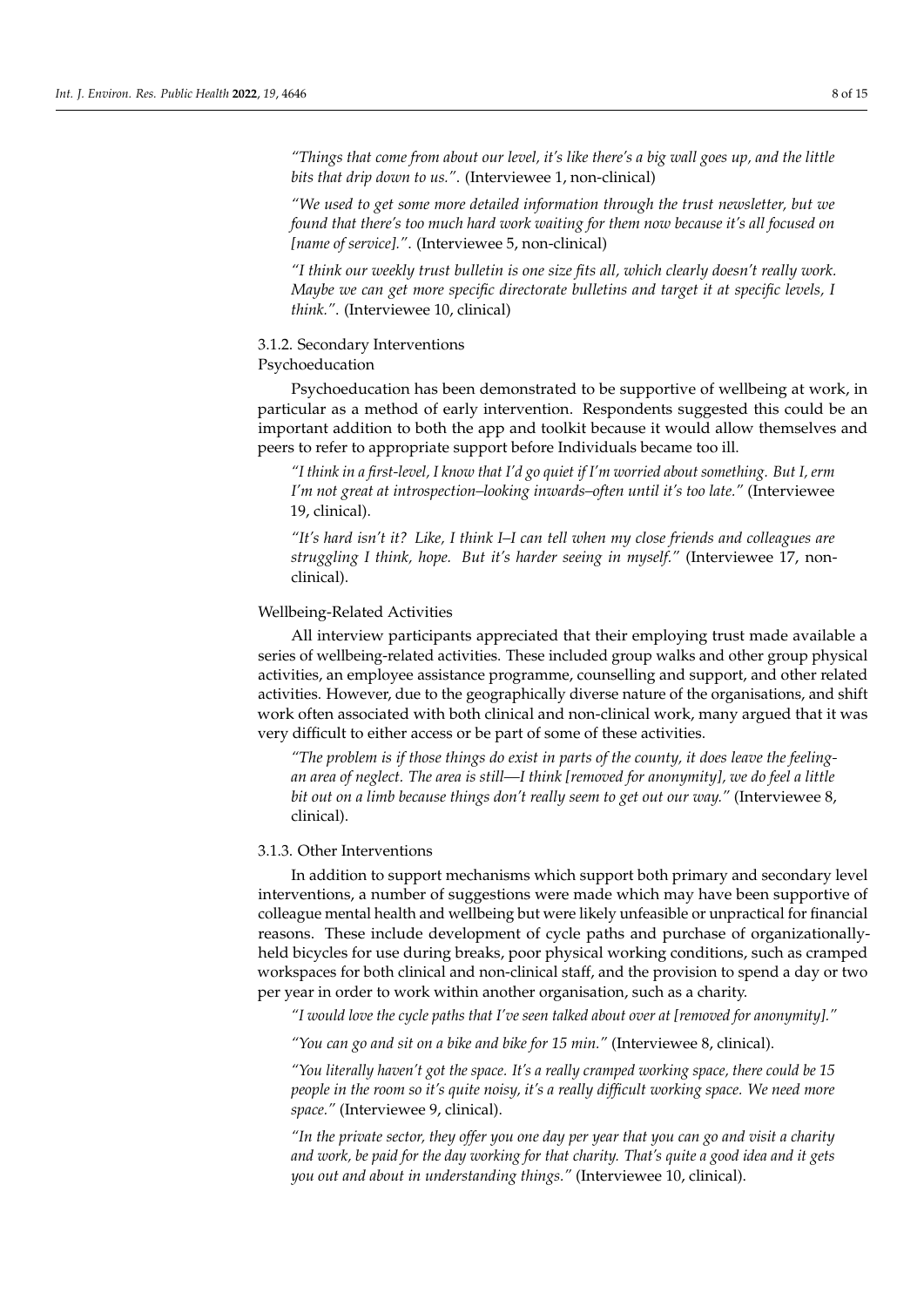#### *3.2. PAR Intervention Development: Focus Groups and Intervention Contents*

The aim of the focus groups was to turn ideas and suggestions from interviews into feasible and pragmatic interventions which could be disseminated across organisations via an app and toolkit. Therefore, the discussion schedule following interviews was focused upon peer support, communication, psychoeducation, and wellbeing-related activities, and how these could be presented. These suggestions, once input into a prototype app and toolkit, were then brought to the ALG groups for feasibility assessment. App look, feel, and content could be easily updated by the research team using a dedicated online content management system website.

Peer support, which was both formalised and increased in depth, was agreed by focus group participants to be a key method of supporting wellbeing. Through the app, users could request a peer support buddy. This buddy likely did not work within the same department, nor in the same role, but the pairs acted as peer support for each other. Furthermore, it was widely understood that different people, even within the same department, had different interests and expertise. Focus group respondents wanted the opportunity to not only allow colleagues the opportunity to demonstrate their knowledge and expertise, but also provide support in these expert areas to colleagues. Therefore, through the toolkit, a blank and example "support tree" was presented. In this tree, line managers could present colleagues' interests and expertise as branches. For example, in a clinical setting, some colleagues may have had expertise in equality, diversity, and inclusivity (EDI). This would therefore be a named person, in a poster available both electronically and physically, that colleagues could go to should they have EDI issues or queries.

In order to improve upon bottom-up and top-down organisational communication, focus group respondents wanted a reporting mechanism, available through the app. Users could propose constructive and positive organisation changes, either anonymously or otherwise, which would be emailed directly to a prearranged senior manager's email address within each organisation. The senior management team in each organisation would then respond to at least three of these suggested changes in all-staff newsletters. Focus group participants suggested that this was one way of having colleagues' voices heard and ensuring that management either act on suggestions or explain why they cannot act on these suggestions.

Early identification of wellbeing-related strain in themselves and others was mentioned as an important, but difficult, area to support. As such, while some seemed to know triggers and signs of deteriorating wellbeing in themselves, they did not necessarily know what to look for in others, and vice versa. The psychoeducational component of the app and toolkit both therefore outlined signs and symptoms of strained mental and psychological health in individuals, colleagues, and, more widely, teams, based initially upon the UK Health and Safety Executive advice (HSE, n.d.). Furthermore, advice on healthy work and working practices were presented.

Finally, it was appreciated that there were wellbeing-related activities and support mechanisms happening and available across all participating organisations. However, it was unclear where all of the information relating to wellbeing in the different organisations were stored. Respondents therefore wanted the app to hold all information on mental health and wellbeing offerings available, whether that be events, organisational support such as employee assistance programmes, or something else. For events that happened across the different organisations, both the research team and wellbeing leads within the organisations could update the app and send push notifications whenever there was related activity or changes to promote. Similarly, the toolkit, which was designed to be bespoke for each participating organisation, also held details of all wellbeing-related organisational support available.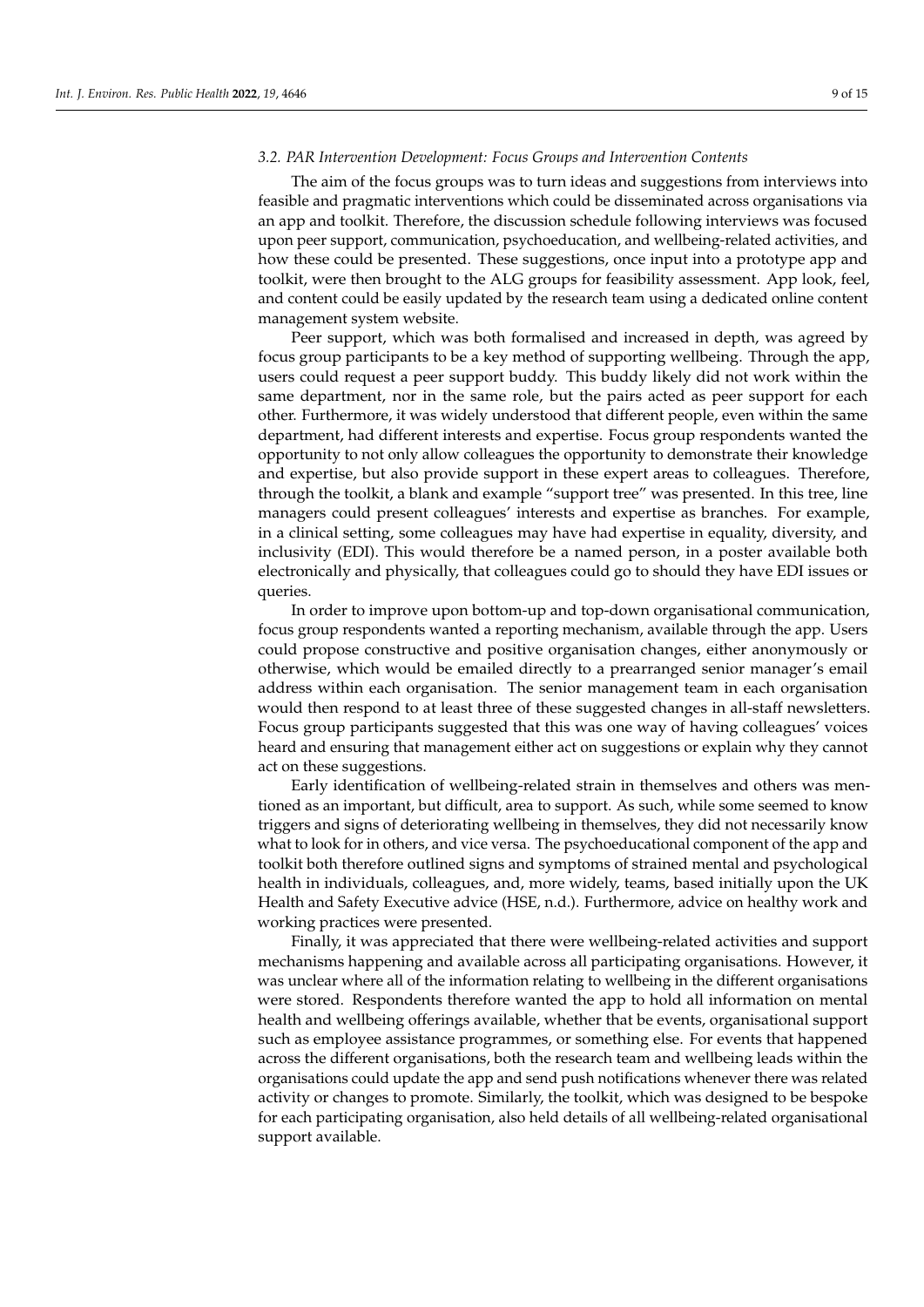#### *3.3. Quantitative Analysis*

## 3.3.1. Descriptive Statistics

Table [1](#page-5-0) outlines demographic characteristics for survey participants at pre- and postintervention (Time 1 and Time 2, respectively). The mean age of respondents was similar across the two time points, with small differences across gender, whether individuals identified as having a disability, and ethnicity. Hour disparity demonstrated an average of 3.49 h worked per week more than contracted in Time 1, and 1.89 in Time 2.

Table [2](#page-9-0) demonstrates mean and standard deviation scoring for the WEMWBS, UWES (and constituent factors), and MSIT (and its seven factors). Other than for the absorption measure within the UWES, all mean and percentage scores were increased at Time 2 when compared to Time 1. A series of independent samples *t*-tests was undertaken to determine whether differences between the two time points were significant. Significant differences were found between the two times in demands ( $t = -5.00$ ,  $p < 0.001$ ), control ( $t = -2.66$ , *p* < 0.005), managerial support (t = −3.08, *p* < 0.005), and peer support (t = −2.28, *p* < 0.05), with change near significant ( $t = 1.90$ ,  $p = 0.06$ ). All differences represented positive changes in working conditions. No significant differences were found across time between "relationships" and "role" of the MSIT, mean score of the PSS, the UWES factors (mean score as well as vigour, dedication, and absorption), and the mean WEMWBS. Percentage frequency scores for presenteeism and percentage dissatisfied were similar between the two time points.

|                                                    |                                                     | Time 1       | Time 2           |  |
|----------------------------------------------------|-----------------------------------------------------|--------------|------------------|--|
| Warwick-Edinburgh Mental Wellbeing Scale Mean (SD) |                                                     | 46.49 (9.88) | 47.14 (11.19)    |  |
| Perceived Stress Scale Mean (SD)                   |                                                     | 2.73(0.83)   | 2.64(0.86)       |  |
|                                                    | UWES Mean (SD)                                      | 3.87(1.07)   | 3.95(1.05)       |  |
| Utrecht Work Engagement Scale                      | Vigour Mean (SD)                                    | 3.36(1.27)   | 3.57(1.23)       |  |
|                                                    | Dedication Mean (SD)                                | 4.18(1.17)   | 4.29(1.17)       |  |
|                                                    | Absorption Mean (SD)                                | 4.09(1.09)   | 4.02(1.04)       |  |
|                                                    | Demands Mean (SD)                                   | 3.37(0.87)   | $3.77(0.81)$ *** |  |
|                                                    | Control Mean (SD)                                   | 3.40(0.82)   | $3.61(0.81)$ **  |  |
|                                                    | Managerial Support Mean (SD)                        | 3.55(0.87)   | $3.80(0.84)$ **  |  |
| Management Standards Indicator Tool                | Peer Support Mean (SD)                              | 3.88(0.68)   | $4.02(0.72)$ *   |  |
|                                                    | Relationships Mean (SD)                             | 4.32(0.74)   | 4.38(0.73)       |  |
|                                                    | Role Mean (SD)                                      | 4.13(0.69)   | 4.17(0.68)       |  |
|                                                    | Change Mean (SD)                                    | 3.06(0.84)   | 3.20(0.82)       |  |
|                                                    | Presenteeism (Frequency)                            |              | 40.7%            |  |
|                                                    | Job Satisfaction (Percentage Dissatisfied)<br>23.9% |              | 23.0%            |  |

<span id="page-9-0"></span>**Table 2.** Descriptive statistics for all measures used within the project pre- and post-intervention.

\* Significant at <0.05, \*\* significant at <0.005, \*\*\* significant at <0.001.

#### 3.3.2. Regression Analyses

Table [3](#page-10-0) demonstrates the findings from a series of regression analyses looking at the impact of factors relating to working conditions (MSIT), presenteeism, and job satisfaction, on psychological wellbeing (WEMWBS), perceived stress (PSS-4), and work engagement (UWES) at Time 2. All three models were significant (*p* < 0.001), and for each variable in each model VIF is above 0.2, and tolerance less than 10, indicating no collinearity (Field, 2013). The first model (WEMWBS) accounted for 33% of the model variance and each of control, peer support, role, job satisfaction, and presenteeism were significantly associated. Coefficient estimates suggest that peer support was the greatest influence on WEMWBS scoring, with greater reported peer support meaning improved psychological wellbeing. For model two (PSS-4), the four significantly related variables (demands, peer support, job satisfaction, and presenteeism) accounted for 29% of the variance, with the experience of presenteeism the greatest influence on perceived stress. A total of 45% of the variance was explained in model 3 (UWES) with significant associations, with each of demands, control, relationships, role, change, job satisfaction, and presenteeism, and job satisfaction being most impactful on engagement.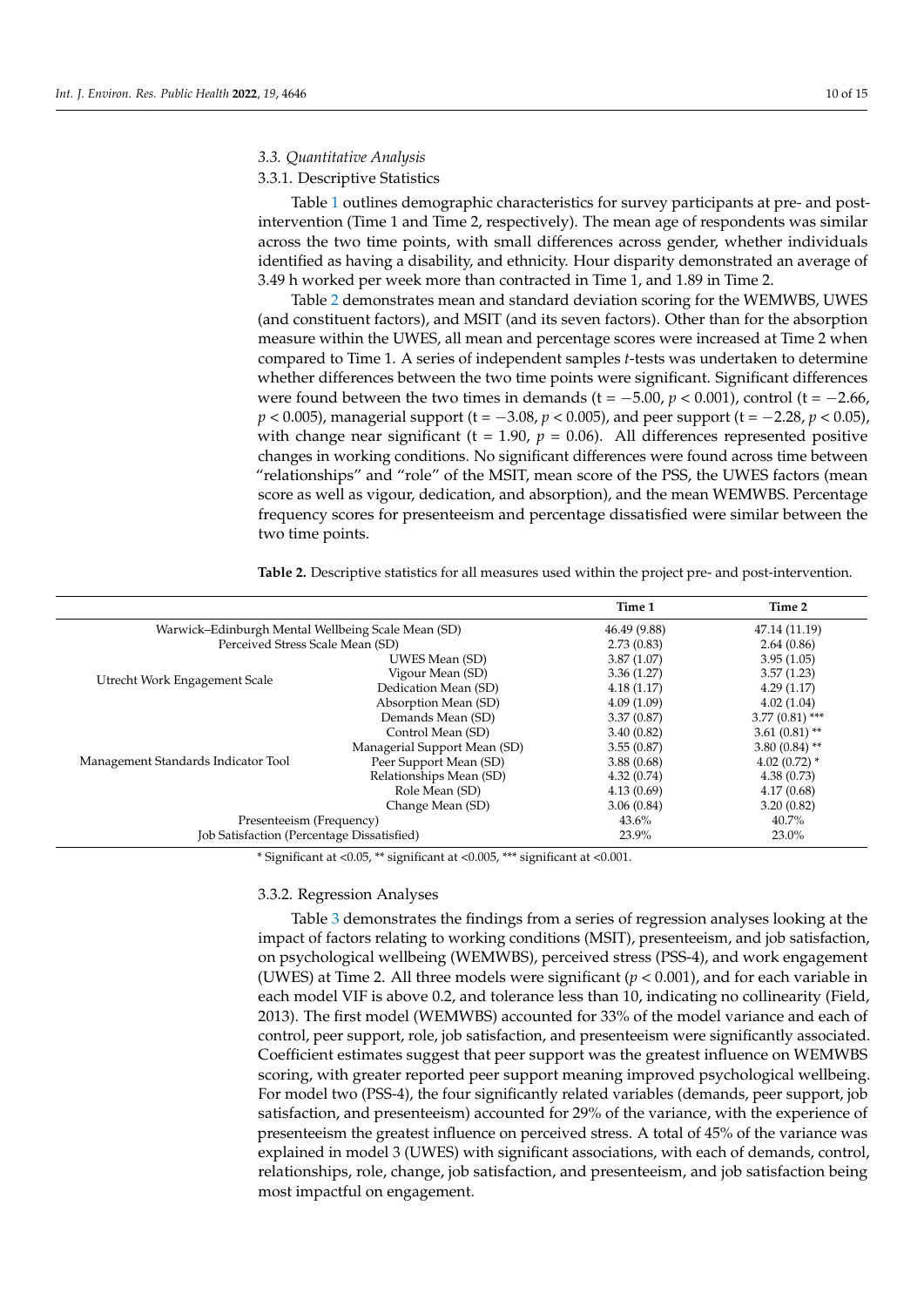|                                                        | Significantly<br><b>Related Factors</b> | Coefficient<br><b>Estimates</b> | t       | p       | Tolerance | <b>VIF</b> | $\mathbb{R}^2$ | Adjusted $\mathbb{R}^2$ |
|--------------------------------------------------------|-----------------------------------------|---------------------------------|---------|---------|-----------|------------|----------------|-------------------------|
| Warwick–<br>Edinburgh Mental<br><b>Wellbeing Scale</b> | Control                                 | 0.97                            | 2.58    | < 0.01  | 0.78      | 1.28       |                |                         |
|                                                        | Peer Support                            | 2.77                            | 5.57    | < 0.001 | 0.64      | 1.56       | 0.34           | 0.33                    |
|                                                        | Role                                    | 1.15                            | 2.54    | < 0.05  | 0.76      | 1.31       |                |                         |
|                                                        | <b>Job Satisfaction</b>                 | 1.88                            | 6.83    | < 0.001 | 0.57      | 1.74       |                |                         |
|                                                        | Presenteeism                            | $-2.27$                         | $-7.22$ | < 0.001 | 0.85      | 1.17       |                |                         |
| <b>Perceived Stress</b><br>Scale                       | Demands                                 | $-0.13$                         | $-4.19$ | < 0.001 | 1.27      | 0.78       | 0.29           | 0.29                    |
|                                                        | Peer Support                            | $-0.12$                         | $-2.93$ | < 0.005 | 1.51      | 0.66       |                |                         |
|                                                        | <b>Job Satisfaction</b>                 | $-0.14$                         | $-6.38$ | < 0.001 | 1.63      | 0.61       |                |                         |
|                                                        | Presenteeism                            | 0.24                            | 8.78    | < 0.001 | 1.22      | 0.82       |                |                         |
| Utrecht Work<br><b>Engagement Scale</b>                | Demands                                 | $-0.13$                         | $-3.56$ | < 0.001 | 0.74      | 1.35       |                |                         |
|                                                        | Control                                 | 0.15                            | 3.91    | < 0.001 | 0.71      | 1.40       | 0.45           | 0.45                    |
|                                                        | Relationships                           | $-0.07$                         | $-1.77$ | < 0.01  | 0.75      | 1.34       |                |                         |
|                                                        | Role                                    | 0.13                            | 2.89    | < 0.005 | 0.68      | 1.48       |                |                         |
|                                                        | Change                                  | 0.18                            | 4.22    | < 0.001 | 0.53      | 1.89       |                |                         |
|                                                        | <b>Job Satisfaction</b>                 | 0.41                            | 15.43   | < 0.001 | 0.57      | 1.76       |                |                         |
|                                                        | Presenteeism                            | $-0.07$                         | $-2.22$ | < 0.05  | 0.79      | 1.26       |                |                         |

<span id="page-10-0"></span>**Table 3.** Regression analyses of the impact of working conditions on psychological wellbeing, perceived stress, and work engagement.

#### **4. Discussion**

#### *4.1. Findings*

The aim of this project was to work with healthcare workers, employed in UK LAs, to co-develop, disseminate, and subsequently evaluate the impact of a number of wellbeing interventions, disseminated through a smartphone app and associated toolkit. Through a PAR process of semi-structured interviews and focus groups, as well as reflective and confirmatory ALG groups, a series of interventions were co-developed. The PAR process also developed a dissemination strategy in an attempt to ensure maximum take-up and engagement with the work.

Interventions were developed through the PAR process and, in particular, the outcomes of the interviews and focus groups. The ultimate aim of the interviews was to develop an understanding of the types of intervention which could be developed and utilised within the project, with the focus groups then developing pragmatic and workable methods of implementing these. Interventions were primary (i.e., changing organisational or working practices) or secondary (i.e., supportive the psychological wellbeing of employees). Primary interventions included changes to work practices by providing greater peer support. Secondly, top-down and bottom-up communication strategies were developed, which included communication around wellbeing events and strategies, as well as organisational development feedback mechanisms. Secondary interventions were psychoeducational in nature, thus aiming to support understanding of wellbeing at work. This included information on the signs and symptoms of poor mental health, organisational sources of support, and healthy living/working advice.

Evaluation of the work was undertaken via pre- and post-intervention surveys. Significant differences between pre- and post-intervention surveys were demonstrated in the demands, control, managerial support, and peer support working conditions. Considering the primary and secondary nature of the interventions developed, these significant improvements may not be surprising. The primary interventions developed sought to make changes to organisational or work practices, and thus likely led to improvements in workload. For example, by developing and sharing new ways of working across teams, this likely reduced the amount of administration required of social work teams. Indeed, peer support was a key component of primary interventions. By working with colleagues to develop new ways of working, this will have led to more control over the way in which work was conducted. Similarly, improvements in managerial support may have emerged due to greater bottom-up and top-down communication.

Despite this, while most other variables measured showed differences between preand post-intervention, none of these were significant. One potential reason for this is the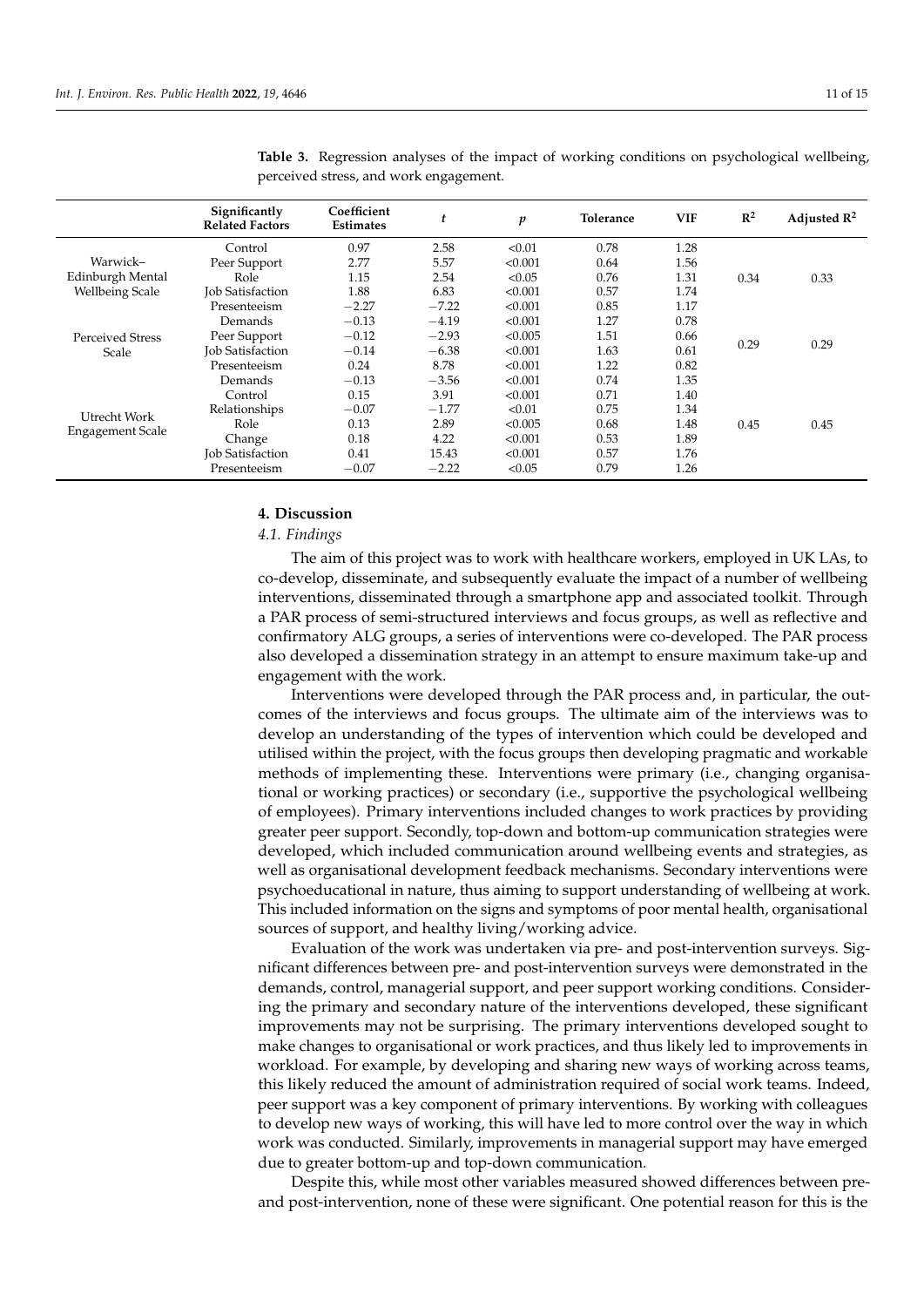COVID-19 pandemic. Post-intervention surveys were undertaken during the pandemic, which affected the approach to work of many healthcare workers [\[43\]](#page-14-12). Respondents already scored within the average range on work engagement too, and thus further improvements in engagement may be difficult to ascertain. Regression findings, which aimed to demonstrate impacts of working conditions on psychological wellbeing, stress, and engagement, support those of the pre-post-intervention analyses. No single management standardassessed condition was significantly impactful on all three outcome measures. However, control, peer support, and role understanding each impacted two of the three outcomes. In addition, both job satisfaction and presenteeism significantly influenced each of wellbeing, stress, and engagement.

The iso-strain interaction of the JDCS suggests that chronic exposure to the combination of high demands, low control, and poor peer support leads to negative stress and related outcomes at work [\[14\]](#page-13-11). Findings from the pre-post-intervention demonstrated that two types of support (managerial and peer), control, and demands were improved, as were measures of wellbeing (although not significantly). At post-intervention, it was also demonstrated that control and peer support significantly impacted outcomes. These findings mirror those of researchers such as Van Der Doef and Maes [\[44\]](#page-14-13), and Hassuer et al. [\[45\]](#page-14-14), who reviewed literature from 1979 through to 2017 and demonstrated evidence for the iso-strain hypothesis. Similarly, Wilberforce et al. [\[46\]](#page-14-15) demonstrated that the interaction between high workload and poor autonomy was related to greater dissatisfaction.

Various projects have sought to use PAR methodologies for the development of work stress and wellbeing interventions in healthcare populations. For example, McVicar and colleagues [\[47\]](#page-14-16) demonstrated it as a useful methodology of interventional design, and Dollard et al. [\[48\]](#page-14-17) discuss some methodological difficulties. However, few studies have evaluated the efficacy of such approaches on working conditions and psychological health. Despite this, Lenthall et al. [\[49\]](#page-14-18) did utilise PAR to develop organisational interventions and did not show any improvements. Richardson and Rothstein's [\[50\]](#page-14-19) meta-analysis demonstrated that while secondary (and in particular relaxation) stress management interventions were the most frequently used, primary interventions were less so, although described as likely the most effective, with a mixture of primary and secondary approaches being preferable. This project therefore utilised a mix of primary and secondary approaches, and again saw improvements in some working conditions. Lastly, smartphone apps for use in the workplace as a method of disseminating interventions have shown promising results. For example, Weber et al. [\[51\]](#page-14-20) demonstrated improvements in stress and wellbeing over a six-week period when compared to a non-user control group. However, unlike the current project, the project measured impact over a short period (6 weeks) and used secondary-only (psychoeducational) interventions.

Research across the pandemic has generally shown that the wellbeing of frontline workers has deteriorated as the pandemic began. For example, McFadden et al. [\[43\]](#page-14-12) found that between May and November 2020, both work-related quality of life and wellbeing in health and social care workers worsened. Other studies have demonstrated that increased working hours during the pandemic were associated with poorer working conditions and psychological health [\[52\]](#page-14-21), although having a positive attitude toward the excess stress experience during the pandemic is a positive coping strategy [\[53\]](#page-14-22). Working through the pandemic also had significant effects on the work–life balance of healthcare workers, with this subsequently impacting their wellbeing [\[54\]](#page-14-23). Despite these obvious effects of the pandemic on the wellbeing of these key frontline workers, our project found improvements (although not significant) in wellbeing when it would otherwise be expected for wellbeing to have become worsened.

## *4.2. Strengths and Limitations*

As with any study, there are distinct strengths and limitations which need to be addressed. As noted above, this is one of the first longitudinal studies which has used a PAR methodology to co-design psychological wellbeing interventions, and subsequently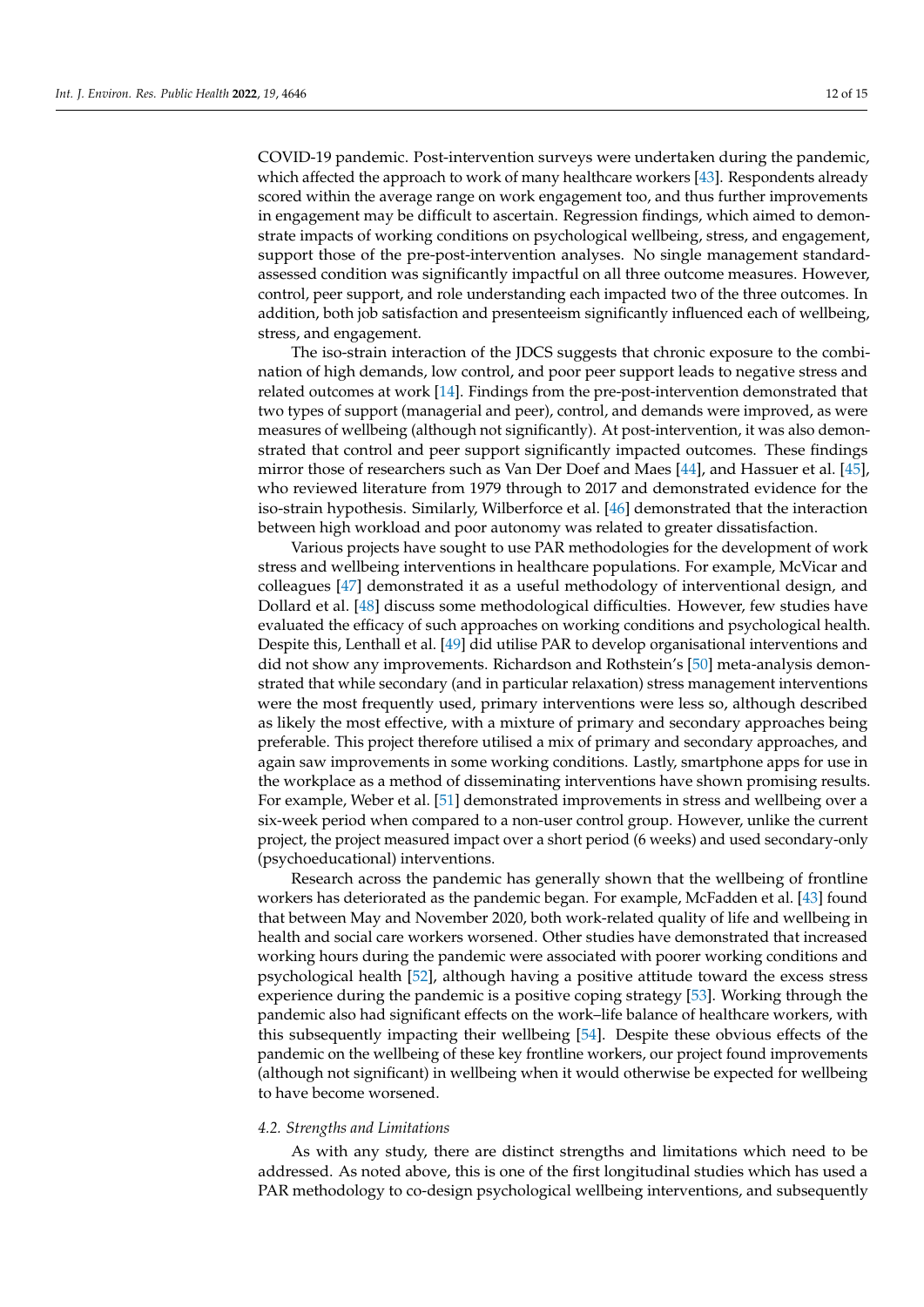evaluate with a pre-post-intervention survey. However, causation cannot be ascertained here. No control group was utilised, and the evaluative approach was not a randomised controlled trial. Furthermore, there are relatively small response rates at both pre-and post-intervention, and only approximately 10% of employees "used" or were aware of interventions. This must be improved upon in future studies, by maximising marketing of interventions within and across organisations, and divesting the range of marketing approaches used. Despite this, it is expected that there would be significant intervention "bleed" from interventions users to the rest of staff, in particular when using peer support and psychoeducation to support the health and wellbeing of others. Furthermore, the small response rate may be at least in part to the COVID-19 pandemic. A further limitation is that, because the app and toolkit could be personalised by organisation, managers, and individuals, and the app contained a number of different interventional approaches, there is no way to determine which intervention was most impactful over any other. However, as noted above, multi-component interventions are often most impactful, and therefore this approach is useful. Finally, there was significant study attrition from Time 1 to Time 2. As such, it is not possible to take into account individual-level effects which may have impacted the outcomes of the study. In particular, while interventions in the study were rolled out across different organisations, and within different departments in these organisations, the potential differences across these organisations and departments were not accounted for in the data collection and analysis. This therefore means the findings of the work should be taken with caution.

#### *4.3. Implications and Future Research*

Future studies should focus upon further robust evaluation in pilot or full-scale RCTs. While this project demonstrated potential utility of both the PAR approach and co-developed interventions, the pre-post methodology meant causation could not be ascertained. Randomising across a national sample would therefore support more robust evaluation of the project. Furthermore, we have shown increased utility of the JDCS model of stress, and this should again form part of the make-up of any future projects. The COVID-19 pandemic has led to a decrease in the working conditions and wellbeing of health and social care workers in the UK and beyond, and little support is available to protect these important workers from the impacts of the pandemic [\[43\]](#page-14-12). Future research should look to work with health and social care employees to tailor these interventions to support such workers post-pandemic. This may include approaches such as improved peer support and greater support for those working from home and more widely. However, this should be developed alongside health and social care workers through a further PAR methodology.

**Funding:** This research was funded by the Economic and Social Research Council, grant number ES/R002983/1.

**Institutional Review Board Statement:** The study was conducted in accordance with the Declaration of Helsinki, and approved by the School of Sciences Ethics Committee of Bath Spa University (protocol code JR181217, January 2018).

**Informed Consent Statement:** Informed consent was obtained from all subjects involved in the study.

**Conflicts of Interest:** The author declares no conflict of interest.

#### **References**

- <span id="page-12-0"></span>1. Rosengren, A.; Hawken, S.; Ounpuu, S.; Silwa, K.; Zubaid, M.; Almahmeed, W.A.; Blackett, K.N.; Sitthi-amorn, C.; Sato, H.; Yusuf, S. Association of psychosocial risk factors with risk of acute myocardial infarction in 11119 cases and 13648 controls from 52 countries (the INTERHEART study): Case-control study. *Lancet* **2004**, *364*, 953–962. [\[CrossRef\]](http://doi.org/10.1016/S0140-6736(04)17019-0)
- <span id="page-12-1"></span>2. Chandola, T.; Britton, A.; Brunner, E.; Hemingway, H.; Malik, M.; Kmari, M.; Badrick, E.; Kivimaki, M.; Marmot, M. Work stress and coronary heart disease: What are the mechanisms? *Eur. Heart J.* **2008**, *29*, 640–648. [\[CrossRef\]](http://doi.org/10.1093/eurheartj/ehm584) [\[PubMed\]](http://www.ncbi.nlm.nih.gov/pubmed/18216031)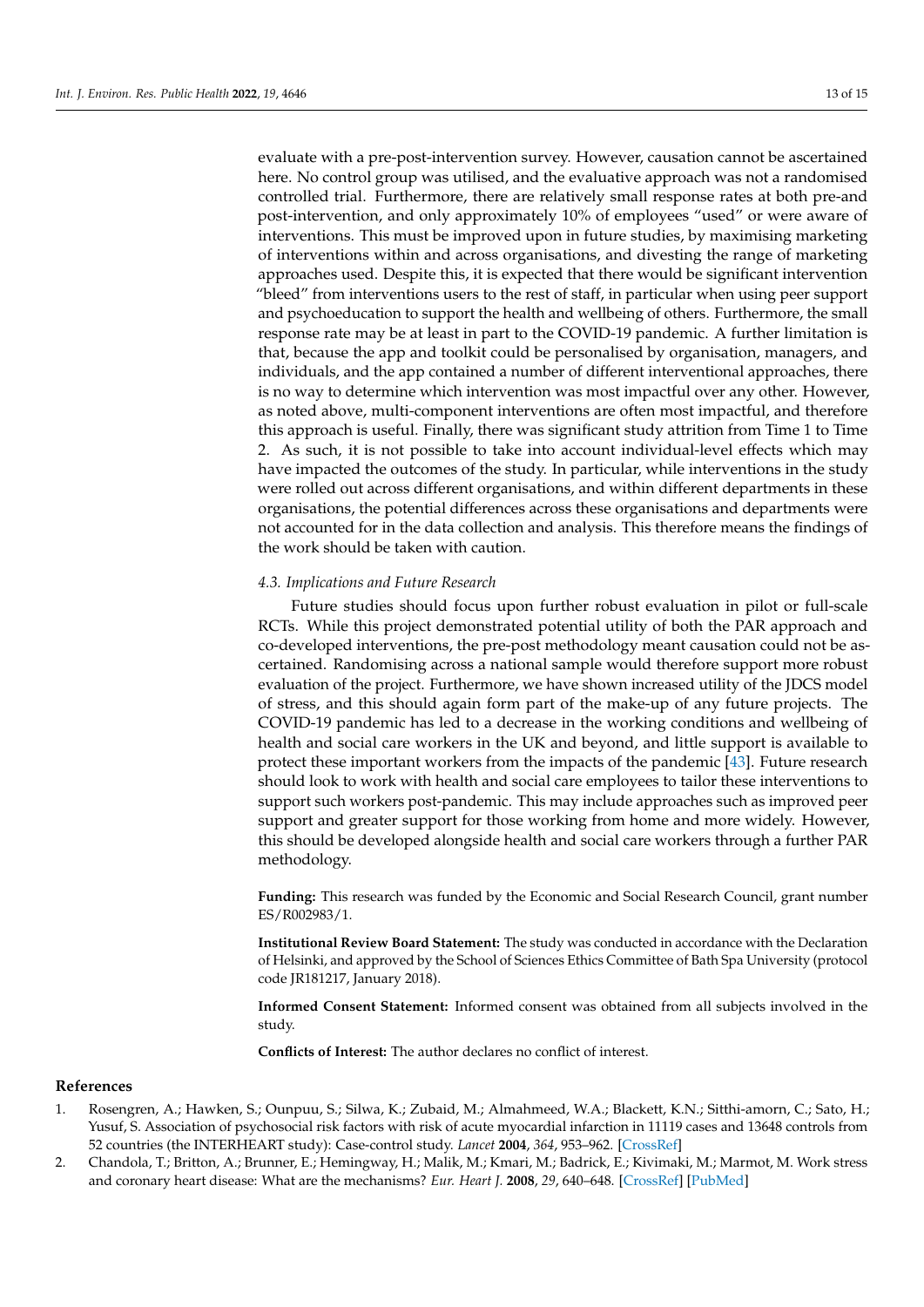- <span id="page-13-0"></span>3. Melchior, M.; Caspi, A.; Milne, B.J.; Sanese, A.; Poulton, R.; Moffitt, T. Work stress precipitates depression and anxiety in young, working women and men. *Psych. Med.* **2007**, *37*, 1119–1129. [\[CrossRef\]](http://doi.org/10.1017/S0033291707000414) [\[PubMed\]](http://www.ncbi.nlm.nih.gov/pubmed/17407618)
- <span id="page-13-1"></span>4. Chartered Institute of Personnel Development. Health and Well-Being at Work. Survey Report. Available online: [https:](https://www.cipd.co.uk/Images/health-and-well-being-at-work_tcm18-40863.pdf) [//www.cipd.co.uk/Images/health-and-well-being-at-work\\_tcm18-40863.pdf](https://www.cipd.co.uk/Images/health-and-well-being-at-work_tcm18-40863.pdf) (accessed on 18 July 2019).
- <span id="page-13-2"></span>5. Health and Safety Executive. Work-Related Stress, Anxiety or Depression Statistics in Great Britain. 2020. Available online: <https://www.hse.gov.uk/statistics/causdis/stress.pdf> (accessed on 16 August 2021).
- <span id="page-13-3"></span>6. Bakker, A.B.; Demerouti, E.; De Boer, E.; Schaufeli, W.B. Job demands and job resources as predictors of absence duration and frequency. *J. Vocat. Behav.* **2003**, *62*, 341–356. [\[CrossRef\]](http://doi.org/10.1016/S0001-8791(02)00030-1)
- <span id="page-13-4"></span>7. Minnotte, K.L. Extending the job demands-resources model: Predicting perceived parental success among dual-earners. *J. Fam. Issues* **2016**, *37*, 416–460. [\[CrossRef\]](http://doi.org/10.1177/0192513X13518777)
- <span id="page-13-5"></span>8. Schaufeli, W.B.; Bakker, A.B.; Van Rhenan, W. How changes in job demands and resources predict burnout, work engagement, and sickness absentessism. *J. Organ. Behav.* **2009**, *30*, 893–917. [\[CrossRef\]](http://doi.org/10.1002/job.595)
- <span id="page-13-6"></span>9. Schaufeli, W.B.; Bakker, A.B. Job demands, job resources, and their relationship with burnout and engagement: A multi-sample study. *J. Organ. Behav.* **2004**, *25*, 293–315. [\[CrossRef\]](http://doi.org/10.1002/job.248)
- <span id="page-13-7"></span>10. Mackay, C.J.; Cousins, R.; Kelly, P.J.; Lee, S.; McCaig, R.H. Management Standards' and work-related stress in the UK: Policy background and science. *Work Stress* **2004**, *18*, 113–136. [\[CrossRef\]](http://doi.org/10.1080/02678370410001727474)
- <span id="page-13-8"></span>11. Houdmont, J. UK police custody officers' psychosocial hazard exposures and burnout. *Policing* **2013**, *36*, 620–635. [\[CrossRef\]](http://doi.org/10.1108/PIJPSM-11-2012-0109)
- <span id="page-13-9"></span>12. Ravalier, J. Psycho-social working conditions and stress in UK social workers. *Br. J. Soc. Work* **2019**, *49*, 371–390. [\[CrossRef\]](http://doi.org/10.1093/bjsw/bcy023)
- <span id="page-13-10"></span>13. Edwards, J.; Webster, S. Psychosocial risk assessment: Measurement invariance of the UK Health and Safety Executive's Management Standards Indicator Tool across public and private sector organizations. *Work Stress* **2012**, *26*, 130–142. [\[CrossRef\]](http://doi.org/10.1080/02678373.2012.688554)
- <span id="page-13-11"></span>14. Mansell, A.; Brough, P. A comprehensive test of the job demands-control interaction: Comparing two measures of job characteristics. *Aust. J. Psychol.* **2005**, *57*, 103–114. [\[CrossRef\]](http://doi.org/10.1080/10519990500048579)
- <span id="page-13-12"></span>15. Adriaenssens, J.; De Gucht, V.; Maes, S. Causes and consequences of occupational stress in emergency nurses, a longitudinal study. *J. Nurs. Manag.* **2015**, *23*, 346–358. [\[CrossRef\]](http://doi.org/10.1111/jonm.12138) [\[PubMed\]](http://www.ncbi.nlm.nih.gov/pubmed/24330154)
- <span id="page-13-13"></span>16. Shanafelt, T.D.; Mungo, M.; Schmitgen, J.; Storz, K.A.; Reeves, D.; Hayes, S.N.; Sloan, J.A.; Swensen, S.J.; Buskirk, S.J. Longitudinal study evaluating the association between physician burnout and changes in professional work effort. *Mayo Clin. Proc.* **2016**, *91*, 422–431. [\[CrossRef\]](http://doi.org/10.1016/j.mayocp.2016.02.001) [\[PubMed\]](http://www.ncbi.nlm.nih.gov/pubmed/27046522)
- <span id="page-13-14"></span>17. Bronkhorst, B.; Tummers, L.; Steijn, B.; Vijverberg, D. Organizational climate and employee mental health outcomes: A systematyic review of studies in health care organizations. *Health Care Manag. Rev.* **2014**, *40*, 254–271. [\[CrossRef\]](http://doi.org/10.1097/HMR.0000000000000026)
- <span id="page-13-15"></span>18. Ravalier, J.; Wainwright, E.; Clabburn, O.; Loon, M.; Smyth, N. Working conditions and wellbeing in UK social workers. *J. Soc. Work* **2020**, *21*, 1105–1123. [\[CrossRef\]](http://doi.org/10.1177/1468017320949361)
- <span id="page-13-16"></span>19. West, M.; Dawson, J.F. Employee Engagement and NHS Performance. 2012. Available online: [https://www.kingsfund.org.uk/](https://www.kingsfund.org.uk/sites/default/files/employee-engagement-nhs-performance-west-dawson-leadership-review2012-paper.pdf) [sites/default/files/employee-engagement-nhs-performance-west-dawson-leadership-review2012-paper.pdf](https://www.kingsfund.org.uk/sites/default/files/employee-engagement-nhs-performance-west-dawson-leadership-review2012-paper.pdf) (accessed on 16 August 2021).
- <span id="page-13-17"></span>20. Bakker, A.B. An evidence-based model of work engagement. *Curr. Dir. Psychol. Sci.* **2011**, *20*, 265–269. [\[CrossRef\]](http://doi.org/10.1177/0963721411414534)
- <span id="page-13-18"></span>21. Wake, M.; Green, W. Relationship between employee engagement scores and service quality ratings: Analysis of the National Health Service staff survey across 97 acute NHS Trusts in England and concurrent Care Quality Commission outcomes (2012–2016). *BMJ Open* **2019**, *9*, e026472. [\[CrossRef\]](http://doi.org/10.1136/bmjopen-2018-026472)
- <span id="page-13-19"></span>22. Ancarani, A.; Di Mauro, C.; Giammanco, M.D. Linking organizational climate to work engagement: A study in the healthcare sector. *Int. J. Public Adm.* **2019**, *42*, 547–557. [\[CrossRef\]](http://doi.org/10.1080/01900692.2018.1491595)
- <span id="page-13-20"></span>23. van Stolk, C.; Hafner, M. The relationship between employee engagement and organisational outcomes in the English National Health Service: An analysis of employee and employer data in 28 healthcare organisations. In *Connecting Healthcare Worker Well-Being, Patient Safety and Organisational Change*; Montgomery, A., van der Doef, M., Panagopoulou, E., Leiter, M.P., Eds.; Springer: Cham, Switzerland, 2021; pp. 115–129.
- <span id="page-13-21"></span>24. Stromgren, M.; Eriksson, A.; Bergman, D.; Dellve, L. Social capital among healthcare professionals: A prospective study of its importance for job satisfaction, work engagement and engagement in clinical improvement. *Int. J. Nurs. Stud.* **2016**, *53*, 116–125. [\[CrossRef\]](http://doi.org/10.1016/j.ijnurstu.2015.07.012)
- <span id="page-13-22"></span>25. DeFrank, R.S.; Cooper, C.L. Worksite stress management interventions: Their effectiveness and conceptualisation. *J. Manag. Psychol.* **1987**, *2*, 4–10. [\[CrossRef\]](http://doi.org/10.1108/eb043385)
- <span id="page-13-23"></span>26. Holman, D.; Johnson, S.; O'Connor, E. Stress management interventions: Improving subjective psychological well-being in the workplace. In *Handbook of Well-Being*; Diener, E., Oishi, S., Tay, L., Eds.; DEF Publishers: Salt Lake City, UT, USA, 2018.
- <span id="page-13-24"></span>27. Montano, D.; Hoven, H.; Siegrist, J. Effects of organisational-level interventions at work on employees' health: A systematic review. *BMC Public Health* **2014**, *14*, 135. [\[CrossRef\]](http://doi.org/10.1186/1471-2458-14-135) [\[PubMed\]](http://www.ncbi.nlm.nih.gov/pubmed/24507447)
- <span id="page-13-25"></span>28. Carolan, S.; Harris, P.R.; Cavanagh, K. Improving employee well-being and effectiveness: Systematic review and meta-analysis of web-based psychological interventions delivered in the workplace. *J. Med. Internet Res.* **2017**, *19*, e271. [\[CrossRef\]](http://doi.org/10.2196/jmir.7583) [\[PubMed\]](http://www.ncbi.nlm.nih.gov/pubmed/28747293)
- <span id="page-13-26"></span>29. Northway, R. Participatory research. Part 1: Key Features and underlying philosophy. *Int. J. Ther. Rehabil.* **2010**, *17*, 174–179. [\[CrossRef\]](http://doi.org/10.12968/ijtr.2010.17.4.47300)
- <span id="page-13-27"></span>30. National Institute of Clinical Excellence (NICE). *Workplace Interventions That Are Effective for Promoting Mental Wellbeing. Synopsis of Evidence and Cost Effectiveness*; NICE: London, UK, 2006.